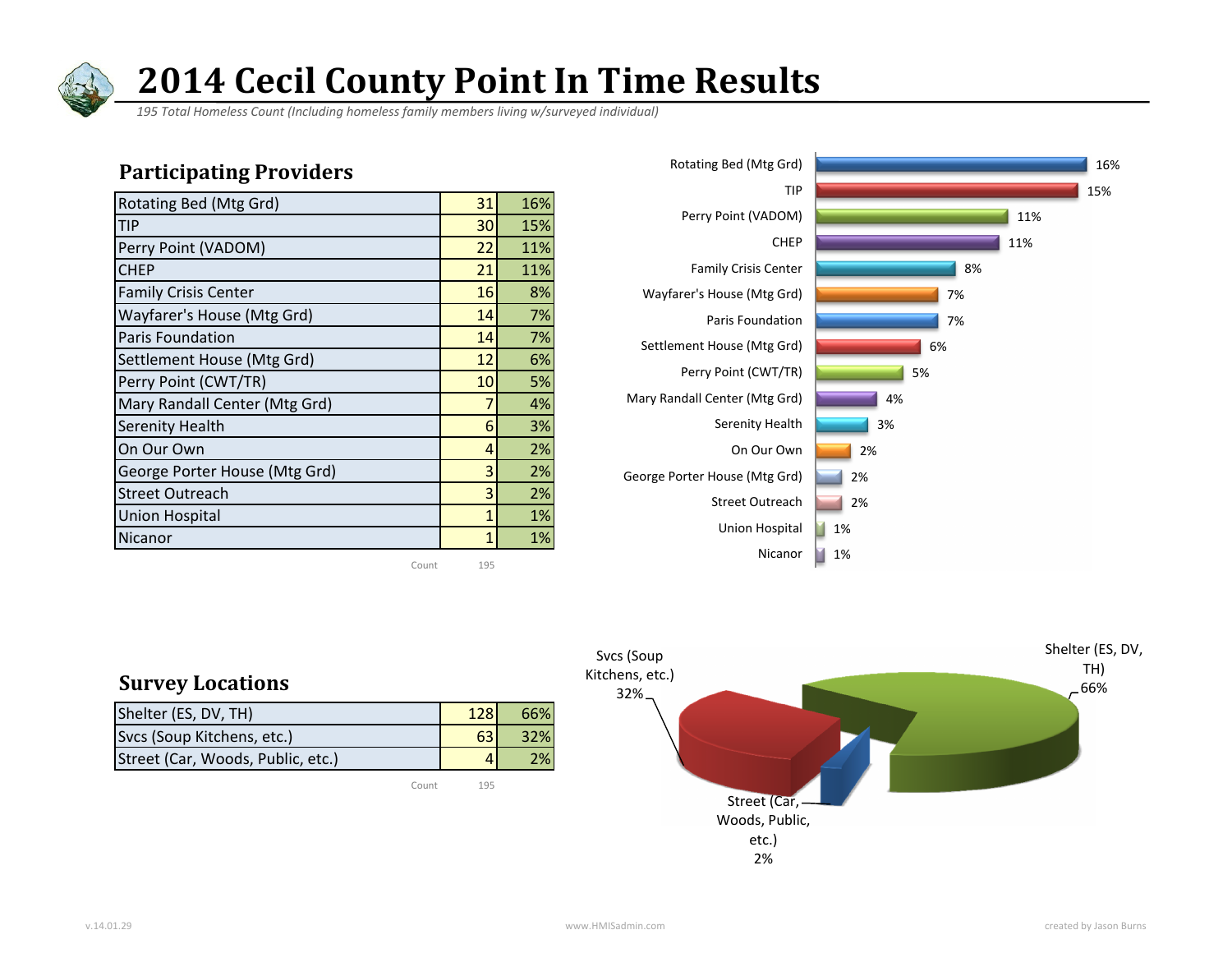

 *195 Total Homeless Count (Including homeless family members living w/surveyed individual)*

### Previous Night's Stay

| Shelter       | 162        | 83% |
|---------------|------------|-----|
| <b>Street</b> | 221<br>ادد | 7%  |
|               |            |     |

Count 195





#### Gender

| Male   | $\sim$ | $\frac{1}{2}$ |
|--------|--------|---------------|
| Female | $\sim$ | %<br>n.       |

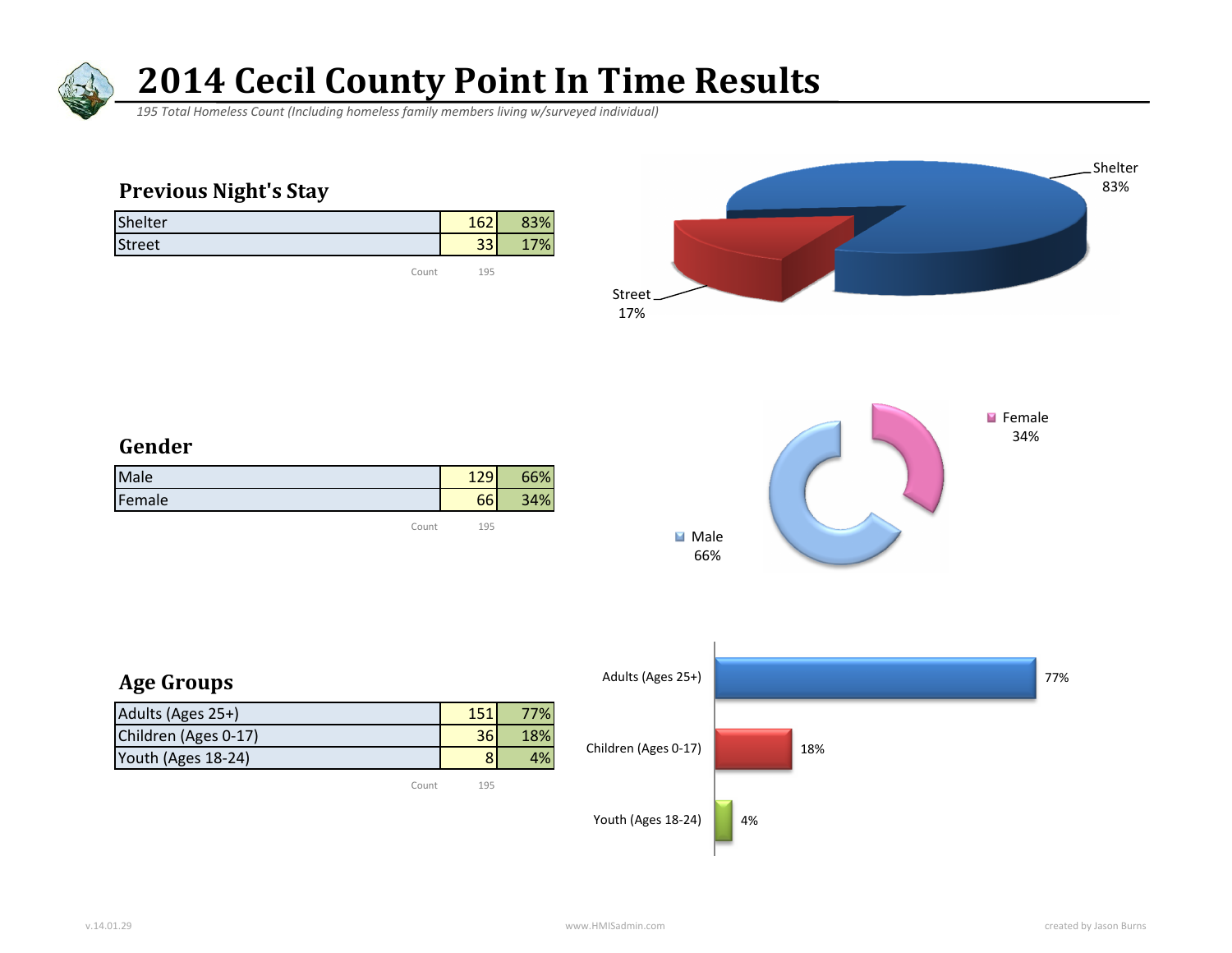

 *195 Total Homeless Count (Including homeless family members living w/surveyed individual)*



#### Main Reason for Move to Cecil County

| Lived Here Entire Life       | 68 | 35% |
|------------------------------|----|-----|
| Domestic Violence Victim     | 39 | 20% |
| Moved for Job/Services       | 36 | 18% |
| Lacking Shelter in Other CoC | 27 | 14% |
| <b>Moved for Family</b>      | 19 | 10% |
| Passing Through              | 6  | 3%  |

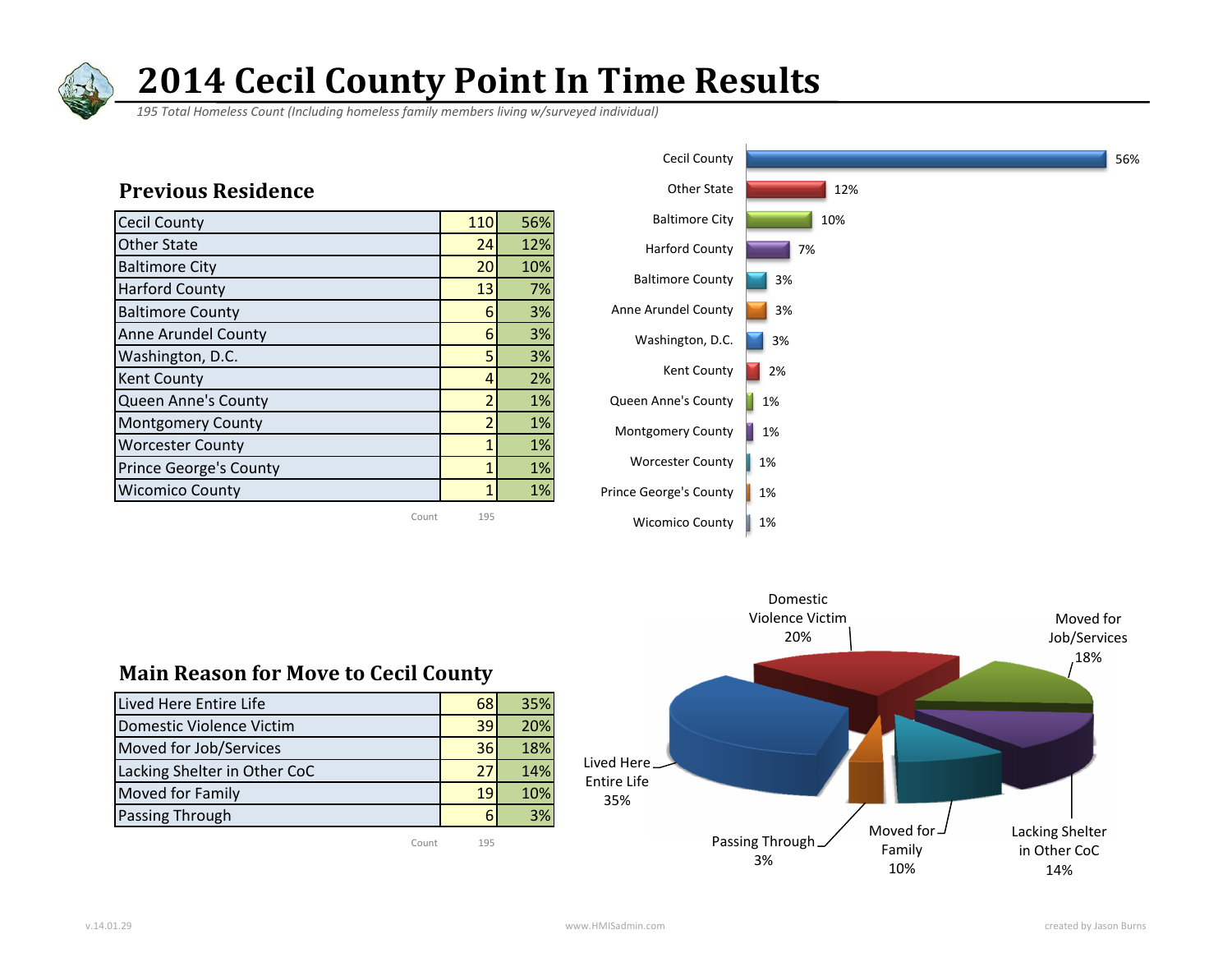

 *195 Total Homeless Count (Including homeless family members living w/surveyed individual)*

#### Extent of Homelessness

| <b>First Time Homeless</b>       |      |
|----------------------------------|------|
| 1-2 times in the past            | 36%l |
| Chronic: 4 times in past 3 years |      |

Count 195





#### Main Reason for Homelessness

| Domestic Violence Victim        | 52           | 27% |
|---------------------------------|--------------|-----|
| No Affordable Housing           | 27           | 14% |
| Loss of Job                     | 27           | 14% |
| <b>Substance Abuse</b>          | 22           | 11% |
| Eviction                        | 17           | 9%  |
| <b>Mental Health</b>            | 15           | 8%  |
| <b>Release From Institution</b> | 8            | 4%  |
| <b>Criminal Activity</b>        | 8            | 4%  |
| Underemployment/low income      | 7            | 4%  |
| <b>Medical Condition</b>        | 5            | 3%  |
| Health/Safety                   | 4            | 2%  |
| Mortgage Foreclosure            | $\mathbf{1}$ | 1%  |
| Loss of Public Assistance       | $\mathbf{1}$ | 1%  |
| Loss of Transportation          | 1            | 1%  |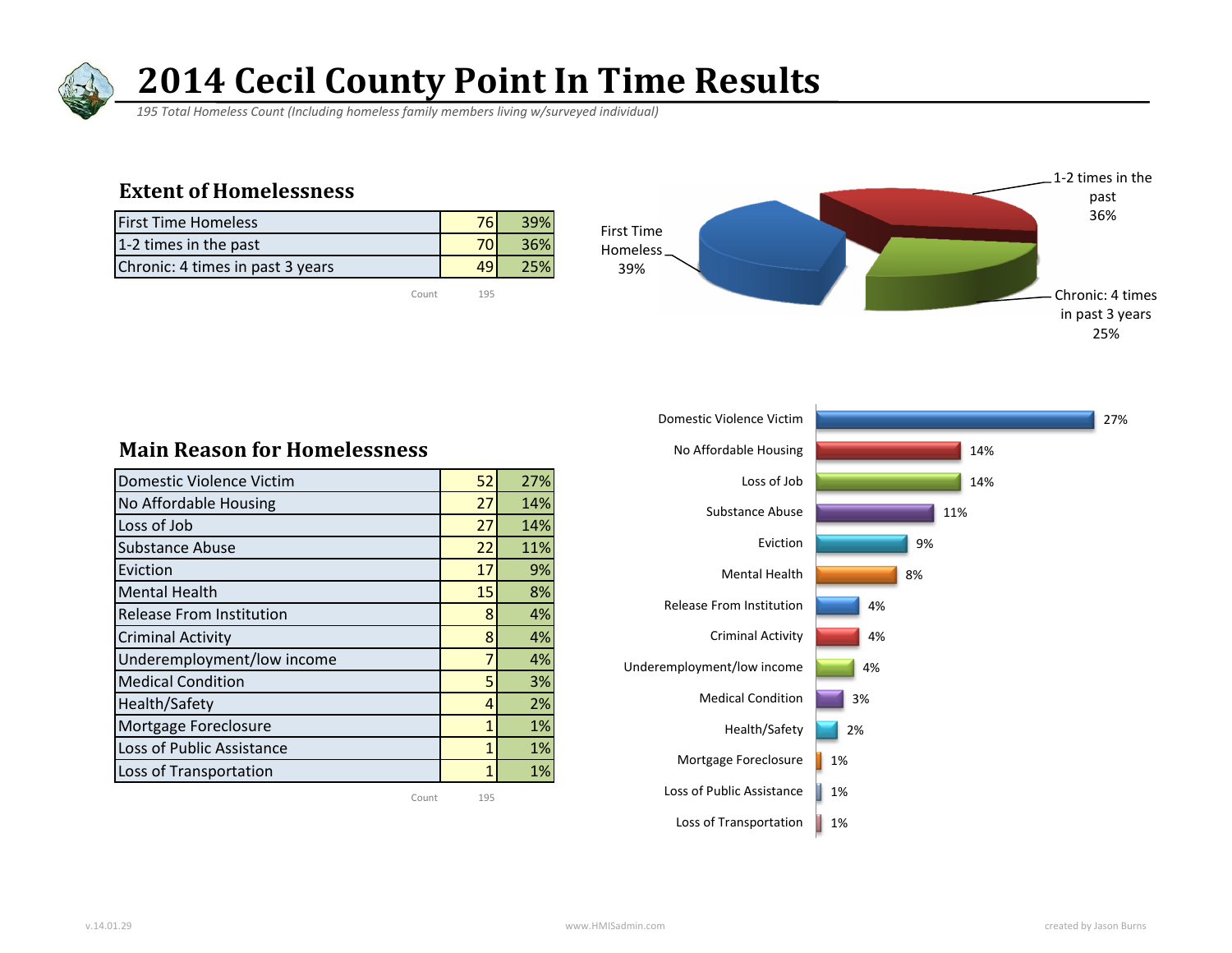

 *195 Total Homeless Count (Including homeless family members living w/surveyed individual)*

#### Length of Time w/o Permanent Housing

| Between 1 to 12 Months |    | 51% |
|------------------------|----|-----|
| More Than 2 Years      |    | 25% |
| Between 1 to 2 Years   | 24 | 12% |
| Less Than 1 Month      |    | 12% |
|                        |    |     |



#### Disability Type

| No Disabilities              | 84 | 43% |
|------------------------------|----|-----|
| Physical                     | 64 | 33% |
| <b>Mental Health Problem</b> | 54 | 28% |
| Drug Abuse                   | 26 | 13% |
| <b>Alcohol Abuse</b>         | 15 | 8%  |
| Physical/Medical             | 3  | 2%  |
| Both alcohol and drug abuse  |    | 1%  |
| <b>HIV/AIDS</b>              |    | 1%  |
|                              |    |     |

Count 249

#### Domestic Violence Victim

| Yes       | $\sim$   | 32% |
|-----------|----------|-----|
| <b>No</b> | 127<br>∠ | 58% |
|           |          |     |



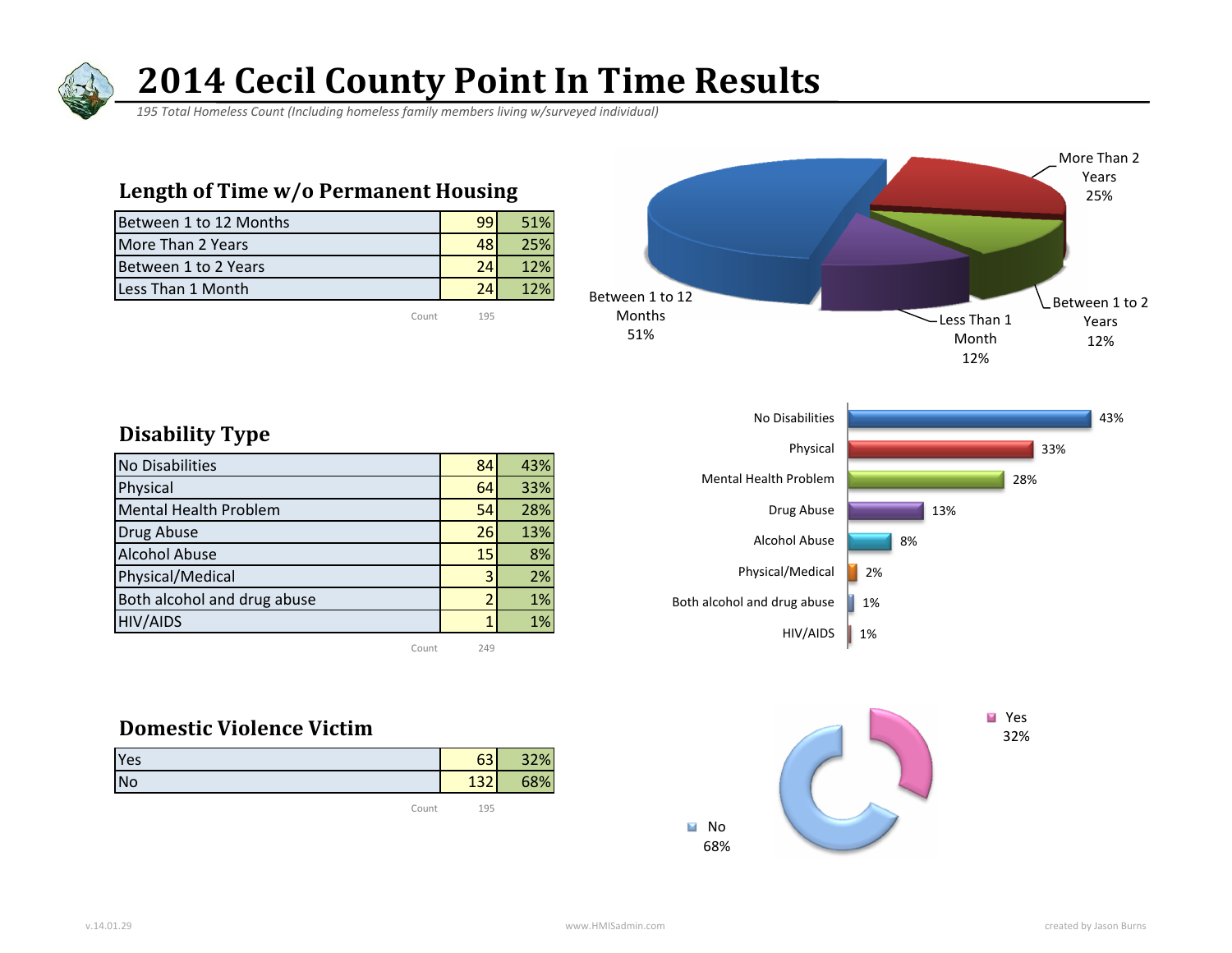

 *195 Total Homeless Count (Including homeless family members living w/surveyed individual)*

#### U.S. Military Veteran

| Yes   | 69  | 35% |
|-------|-----|-----|
| No    | 126 | 65% |
| Count | 195 |     |





### Employed

| Yes       | 16  | 8%  |
|-----------|-----|-----|
| <b>No</b> | 179 | 92% |
| Count     | 195 |     |

| No Income Sources                  | 126 | 65% |
|------------------------------------|-----|-----|
| <b>General Assistance (HUD)</b>    | 21  | 11% |
| SSDI (HUD)                         | 21  | 11% |
| Earned Income (HUD)                | 16  | 8%  |
| SSI (HUD)                          | 9   | 5%  |
| TANF (HUD)                         | 6   | 3%  |
| Veteran's Disability Payment (HUD) | 6   | 3%  |
| Child Support (HUD)                | 3   | 2%  |
| Unemployment Insurance (HUD)       | 7   | 1%  |
| Pension/Retirement                 | 1   | 1%  |
| Veteran's Pension (HUD)            |     | 1%  |